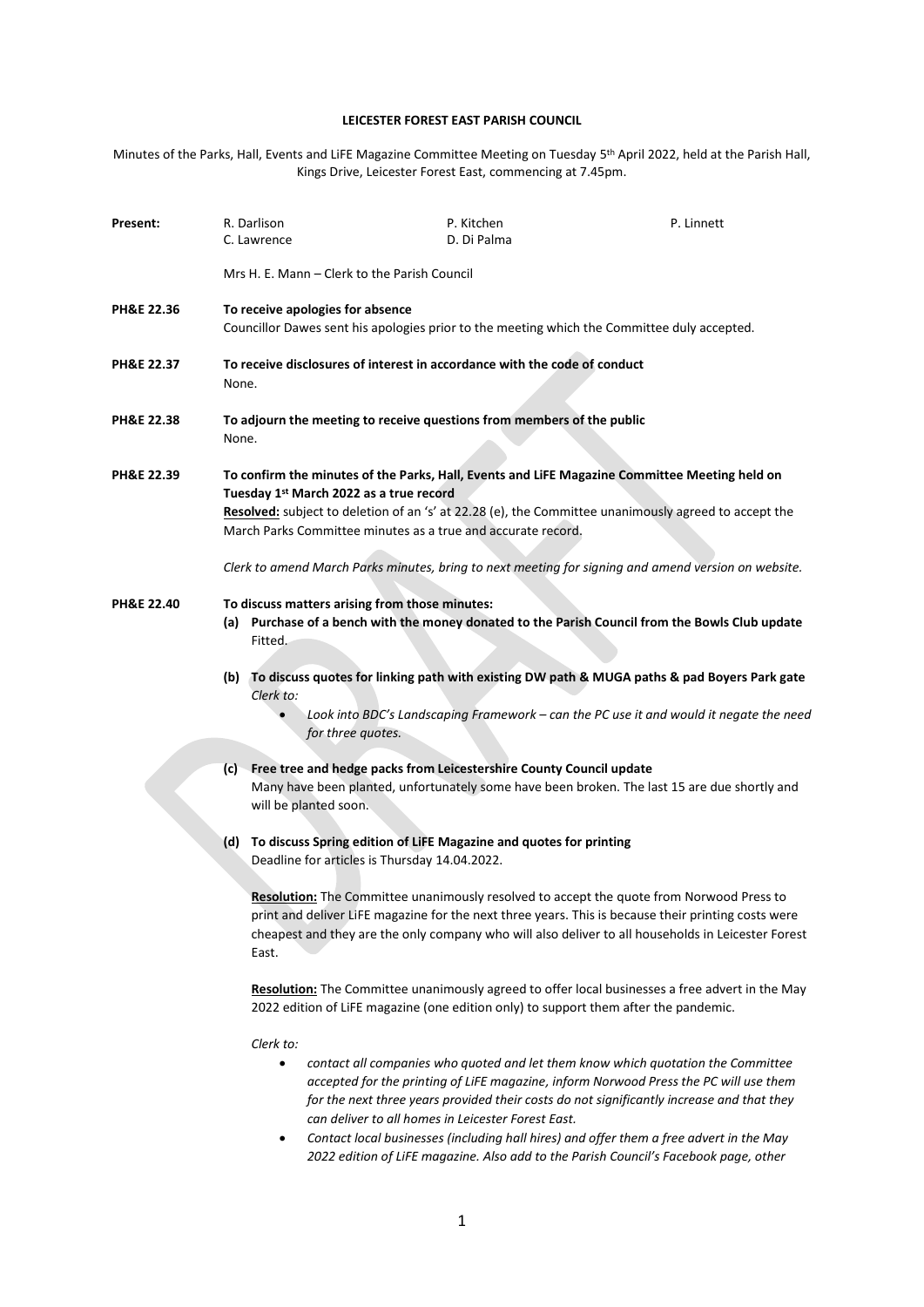*Facebook pages and the website (note that messages cannot be received via Facebook and to email the Clerk, give 14.04.2022 deadline).*

- *Review printing and distribution contract for LiFE magazine in 3 years.*
- *Contact Vista for article on new development.*

*The Parish Council has the power to spend money on the printing of its Parish Magazine under the Local Government Act 1972, s. 142.*

### **(e) To discuss security guard's recommendation to change internal door between Parish Hall and changing room to a fire door**

TBC – Handyman has a lot of work on so prioritising parks equipment maintenance before this.

## **(f) To discuss a new path around the wildflower area**

Seeds have been purchased and it will be grass seeded soon.

BDC landscaping framework may cover this.

*Clerk:*

- *Look into BDC community grant for the path, before the path works is started, after benches and planters have been installed.*
- *Add purchase of planters, 1 plain bench and 2 decorative benches and Tommy tubs plus Tommy silhouette to Council agenda.*

### **(g) To discuss remedial works to left side of Parish Hall entrance gates** Two quotes have been received.

**Resolved:** The Committee unanimously resolved to get three quotes for both sides of the Parish Hall car park gates to have remedial works completed, including the felling of both conifer trees, the ash tree, installation of a new fence with concrete posts to the left side. Both sides to be tured/grass seeded so they can be included in grounds maintenance contract schedule of works (and, therefore, adequately maintained going forward). Also, to ask for ideas from those quoting for ideas on how to hide the fence etc on the right-hand side. Additionally, to include remedial works to area on right-hand side at corner of car park including stump grinding or similar and to tarmac that area and have extra car parking spaces marked out on it.

*Clerk to get three quotes.*

**(h) To discuss quote for redecoration of Parish Hall**

Taking place Good Friday.

*Clerk to remove quote for redecoration of Parish Hall from agenda.*

#### **(i) To consider replacing wooden bollards at edge of playing fields for boulders**

- Boulders are £35 per ton plus VAT (approx. 0.5 ton each boulder, 25 needed)
	- Installation is £280 plus VAT
- Total £717.50 plus VAT approx.
- Approx. £350 plus VAT to remove rotten wooden bollards and make good.

**Resolved**: The Council unanimously resolved to purchase the boulders for the edge of the Parish hall car park, have them delivered and to get the handyman to remove the rotten wooden bollards and make good the ground.

*Clerk to inform boulder company and handyman and ensure removal of bollards in coincided with delivery of boulders to avoid unwanted access to the playing fields.*

*The Parish Council has the power to spend money on maintaining its parks under the Open Spaces Act 1906, s. 10.*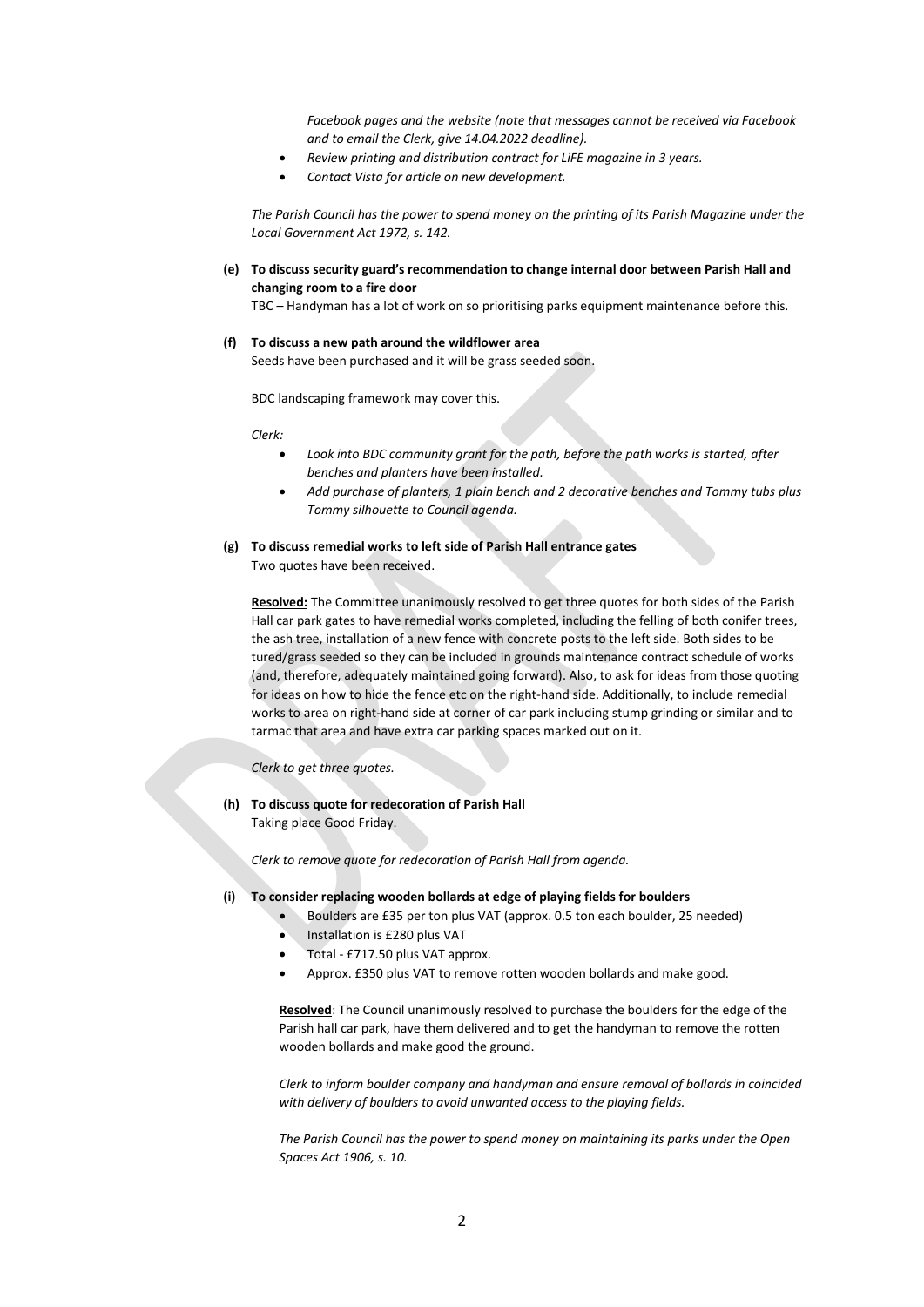### **(j) Great British Spring Clean 2022 – litter pick update**

Turnout was disappointing.

*Clerk to keep on agenda.*

### **(k) To discuss slabs outside Parish Hall**

*Clerk to:*

- *Keep on agenda*
- *Ask insurance company (Aviva) for advice, i.e. can the Parish Council carry out any works to slabs?*
- **(l) Reg Neal Room Internet Booster update** Installed.
- **(m) To consider purchasing WW1/WW2 remembrance benches** *Clerk to keep consider purchasing WW1/WW2 remembrance benches on agenda.*
- **(n) To consider Blaby District Council Community Grants** BDC community grant will not fund retrospectively.

*Clerk to keep on agenda.*

**PH&E 22.41 Forest East Park, Kings Walk Park and Spinney matters** None.

### **PH&E 22.42 To discuss other Parks and Halls Matters**

- **(a) To discuss possibly extending the Parish Hall Car Park to include more spaces** Extra spaces to be added in corner when area cleared.
- **(b) To consider Tree Surveys and possible issues with some existing trees Resolved**: The Committee unanimously resolved to have tree surveys carried out on both parks (including the spinney) every three years. The next one will be due 2023.
- **(c) To discuss issues with hedge and trees on Birchwood Close Hedge**

The email received from a resident and Clerk's response were noted.

#### **Fallen Tree branch/Damaged Fence and Trellis**

**Decision:** The Committee decided that the Clerk should contact the insurance company and ask them to deny liability on the Parish Council's behalf.

#### **Leaning Tree/Ivy growing up fence**

The ivy on the tree has been ringed so it will die off.

*Clerk to:*

- *Tell resident the ivy has been ringed and Council is obtaining quotes to prune tree and remove ivy.*
- *Obtain quote from Arboreco to prune whole tree and remove ivy from back of that resident's house.*

### **(d) To discuss planting 2,000 bulbs in Forest East Park**

**Resolution** *–* Clerk to purchase 2,000 spring flowering bulbs (daffodils, crocuses etc) to be planted by two Councillors in Forest East Park.

*The Parish Council has the power to spend money on maintaining its parks under the Open Spaces Act 1906, s. 10.*

**(e) To discuss Leicester Huntsmen marking an American Football Pitch on the playing field**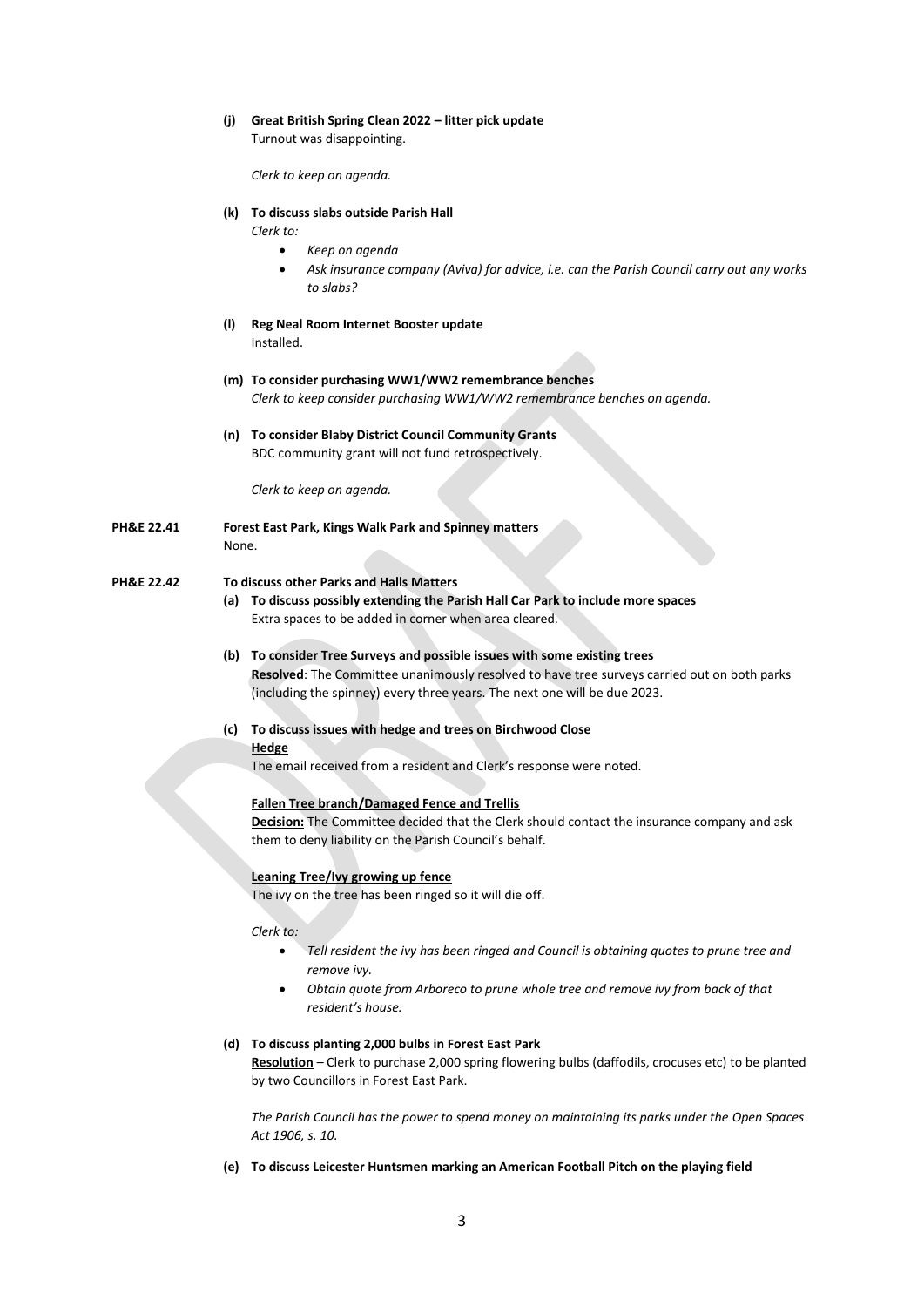*Clerk to ask Leicester Huntsmen for more information; how many matches will they play? When are matches played? Also, to inform them there may now be a charge as initial agreement was for them to be able to use the field for practise but it now appears they may use it for matches too.*

**(f) To discuss Council-specific email address for Premises Officer to start taking bookings Resolution**: The Council unanimously agreed to get the Premises Officer a council-specific email address at a cost of £35 per year plus VAT now that she will be taking over occasional hire bookings.

*The Parish Council has the power to spend money on an email address for the Premises Officer under the Local Government (Miscellaneous Provisions) Act 1976, s. 112.*

- **(g) To discuss removing the side panels from the teen shelter** The Committee decided to keep the sides on the Teen Shelter.
- **(h) To discuss continuing smell in Parish Hall and possible need for vermin removal Resolution** – The Committee unanimously resolved for the Clerk to get pest control/drain cleaner company, or whatever is needed just to get rid of the smell at the Parish Hall.

*The Parish Council has the power to spend money maintaining the Parish Hall under the Local Government (Miscellaneous Provisions) Act 1976, s. 19.*

**(i) To discuss purchase of photocell to remove need for external Parish Hall lights timer Resolution**: The Committee unanimously resolved to purchase a photocell (approximately £100 plus installation), and to have it installed, to stop the need for the timer on the outside lights of the Parish Hall to be changed twice a year.

*The Parish Council has the power to spend money maintaining the Parish Hall under the Local Government (Miscellaneous Provisions) Act 1976, s. 19.*

#### **PH&E 22.43 Events**

**(a) Quiz Night** Saturday 22 October 2022.

#### **(b) Ratby Brass Band performance in 2022**

**Resolved**: The Committee unanimously resolved to have a Ratby Brass Band outdoor performance on Sunday 31.08.2022 at 3pm.

*Clerk to:*

- *Contact Ratby Brass Band.*
- *Organise Marquee/gazebo (open sided).*
- *Advertise for Food Vans in May LiFE Magazine.*

*The Parish Council has the power to spend money on a brass band concert under the Local Government (Miscellaneous Provisions) Act 1976, s. 145.*

#### **(c) Live and Local 2022**

*Clerk to keep on agenda.*

**PH&E 22.44 Grange Close works update**

*Clerk to remove from agenda now works completed.*

## **PH&E 22.45 To discuss littering on the Parks**

Complaints have been received from residents.

The Committee noted it was unfortunate people did not attend the litter-pick.

**PH&E 22.46 To discuss putting regular articles into Your Local magazine Decision:** The Clerk was asked to write an article for Your Locale magazine every month, except months where LiFE is published.